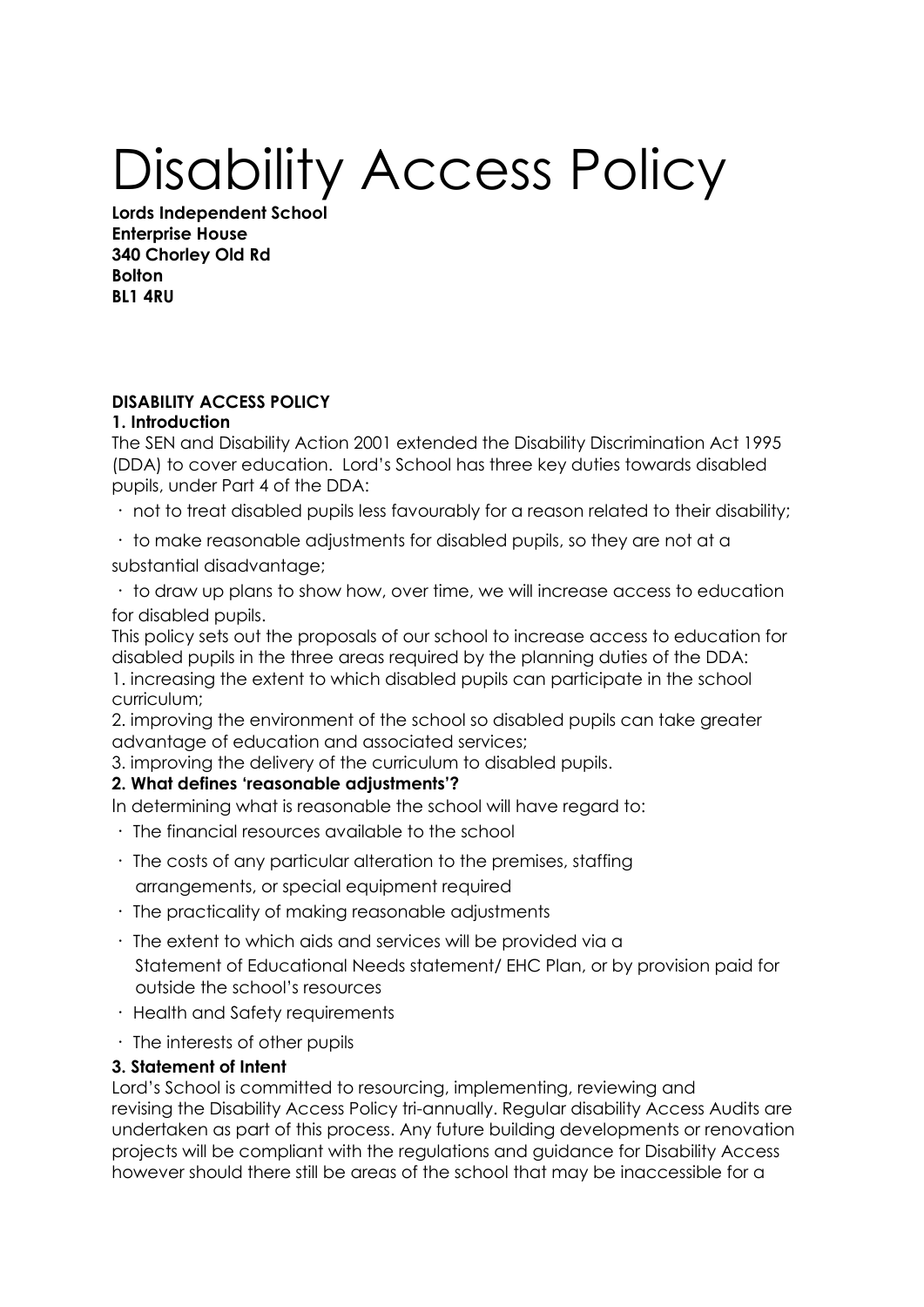disabled person the necessary resources would be brought to an areas where all can access the curriculum so no person will be disadvantaged or singled out.

## **4. Lord's Ethos**

Our purpose is

- $\cdot$  to be sensitive to the needs of every child
- $\cdot$  to reduce barriers to learning in every area of school life
- $\cdot$  to ensure the curriculum is accessible to every student
- to keep equality of opportunity enshrined in our practice
- to adhere to the principles of 'Every Child Matters'

#### **5. What constitutes a disability?**

The Disability Discrimination Act (DDA) describes a disabled person as having '*a physical or mental impairment which has a substantial and long-term<sup>1</sup> adverse effect on his or her ability to carry out normal day-to-day activities'.*

**Physical impairment** covers all mobility difficulties and sensory difficulties such as hearing and visual impairment, and medical conditions such as asthma, diabetes, epilepsy or HIV.

**Mental impairment** includes neurological deficits such as specific learning difficulties, autistic spectrum conditions (ASC), speech and language difficulties, mental health conditions and attention deficit hyperactivity disorder (ADHD). A very large group of children is included within the definition of disability, including children with significant behaviour difficulties which relate to an underlying impairment.

#### **6. Identifying the needs of pupils**

All children with additional needs (as defined by the DDA) are recorded annually on the SEN Register, details of which are submitted to the DCSF. Parents, carers and teachers collaborate to provide for the needs of individual pupils, as outlined in pupil <sup>1</sup>Long term – means has lasted or is likely to last more than 12 months.

The views and aspirations of disabled pupils, their families and designated professionals are an important part of our development planning. Parents or guardians of children with disabilities or additional needs are expected to notify them to the school at the point of registration. If these are not known at the time, the school should be notified as soon as they are recognised. Prior to any interview or visit, parents will be asked to complete an "Additional Needs Form" and will be asked to provide copies of any professional reports e.g. Educational Psychologist's report or professional reports from other agencies or a Statement of Educational Needs/EHC (if applicable). Early notification is of great value, as it will enable the school to liaise with parents and/or existing schools to establish what reasonable adjustments can be made at Lord's to support the child's future education.

As part of the admissions process, staff will meet with parents to discuss whether or not a prospective pupil will be able to access the curriculum and what reasonable adjustments can be made to facilitate this. In determining this, the school may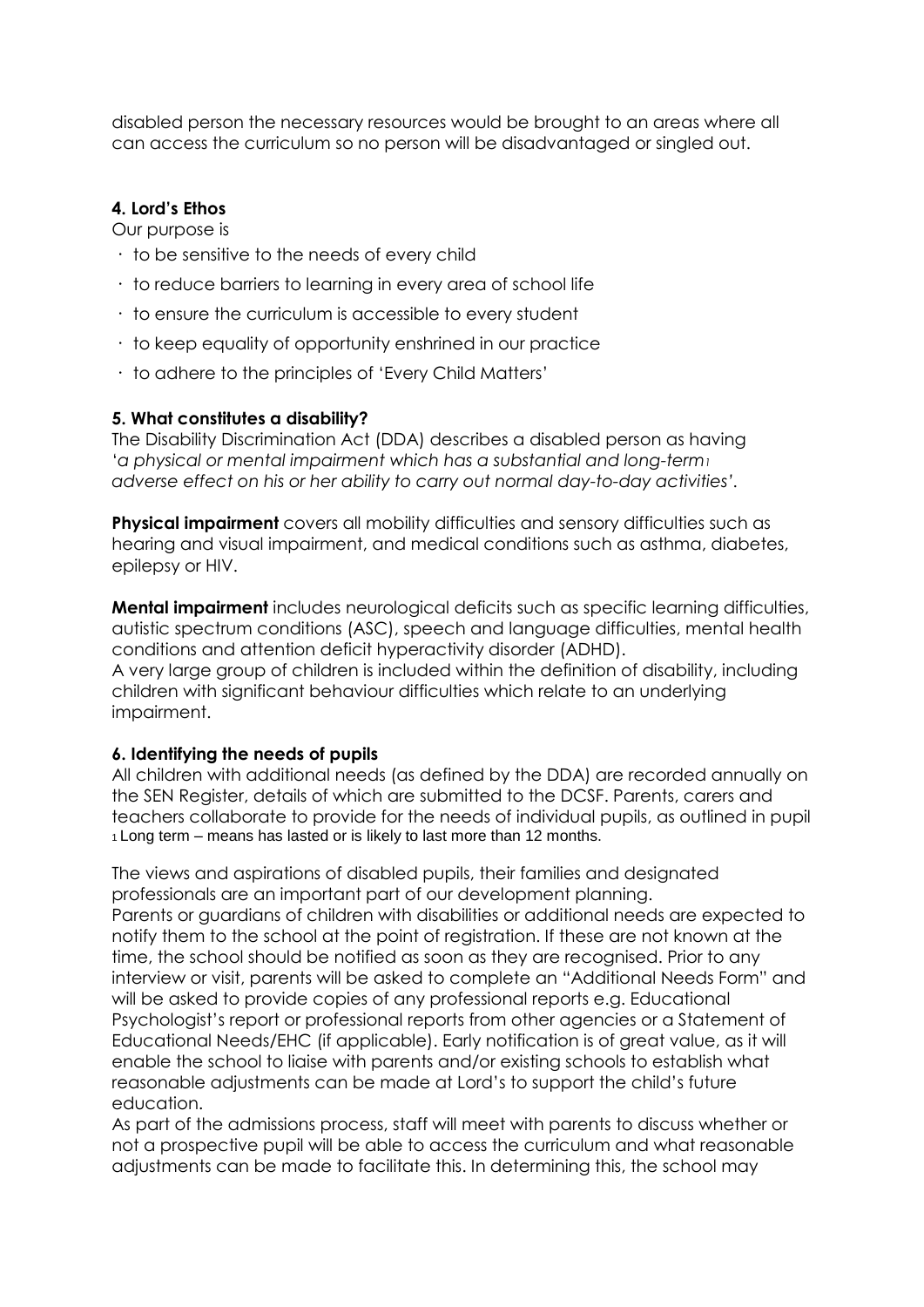advise additional assessments for further clarification. If after consultation the school decides that it would not be able to discharge its legal and moral responsibilities to educate the prospective pupil and/or its contractual duties to the parent(s), Lord's will be unable to offer a place.

Most pupils stay at Lord's for many years. It is possible that during their education a pupil may become disabled or his or her additional needs may first be identified, or become more serious. Continuing communication between parents and staff is vital for ensuring that reasonable adjustments are made to facilitate the pupil's participation in school. If the school can no longer provide an environment suitable for the student to participate and thrive, it will consult with parents and where appropriate Lord's will request and support the move of the student to another educational establishment.

# **7. School Development Planning Priorities relevant to the DDA**

**7.1** Increasing the extent to which disabled pupils participate in the school Curriculum:

- short, medium and long term planning to meet the needs of every child
- continued collaboration with external agencies
- · raised whole school awareness
- support and commitment of all staff
- peer support
- $\cdot$  high expectations
- shared good practice
- full access to curriculum and extra-curricular activities
- progressive use of ICT
- $\cdot$  intelligent timetabling

**7.2** Improving the physical environment of the school to increase the extent to which disabled pupils can take advantage of education and associated services.

installing ramps, lifts and improvements to doorways ensuring suitable and sufficient access.

improving lighting, signage, colour contrast, acoustics and floor coverings

- Providing toilet, washing and changing facilities
- exploring sources of funding to enhance the general provision for
- disabled pupils through statementing and charity funding
- consulting with experts on the best use of resources and funding

**7.3** Improving the delivery of the curriculum to disabled pupils.

A wide variety of strategies and support material will be used, as identified in individual plans and profiles. These will include, as appropriate: Timetables, key word lists, support materials, visual timetables, writing frames, lesson notes, differentiated tasks or outcomes, enlarged print, laptops, audio books/dvds,